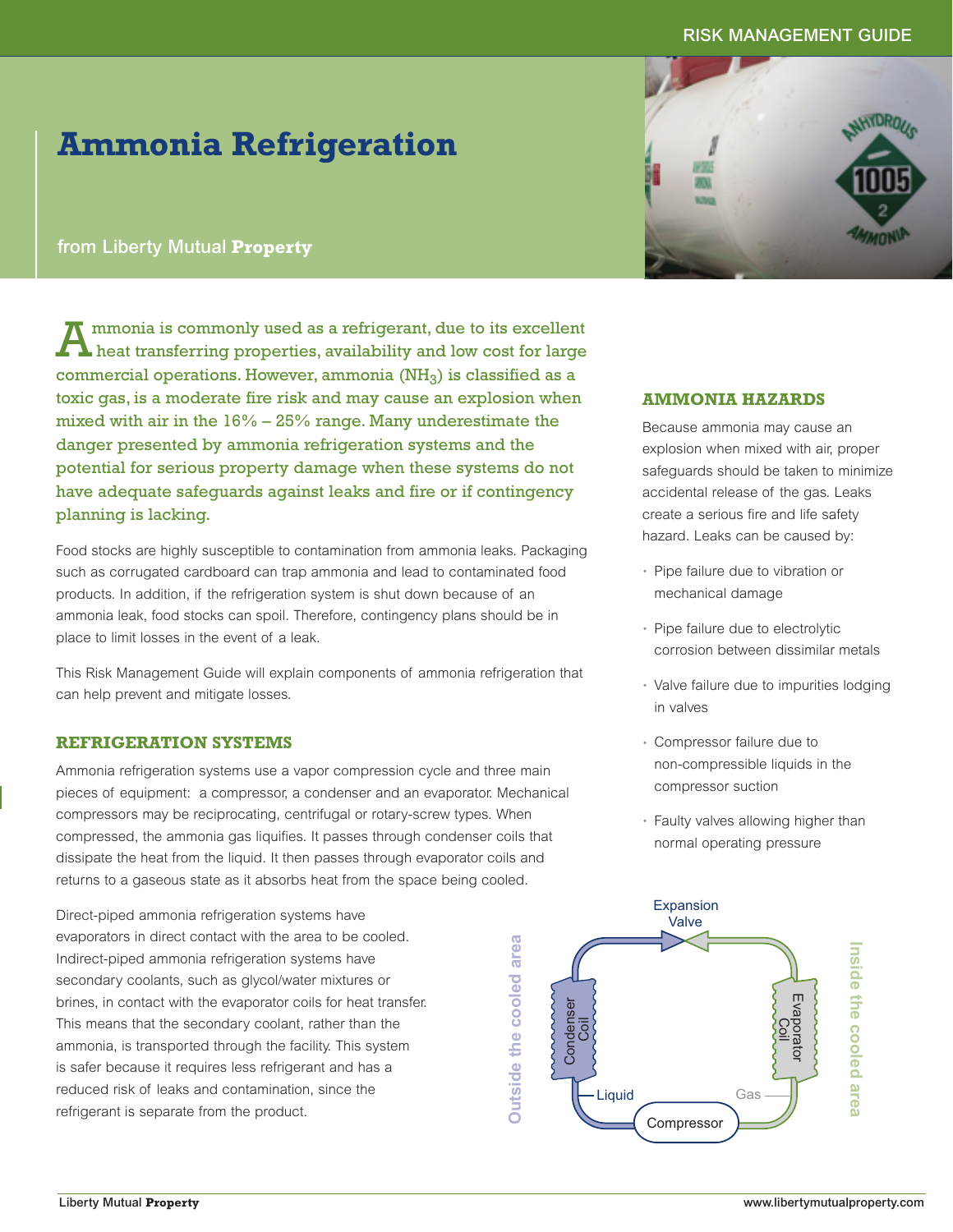# **CONSTRUCTION AND DESIGN SAFEGUARDS**

Ammonia refrigeration machinery should be located in a detached building (preferred) or a cutoff room having one or more exterior walls with doors leading directly outside. Non-combustible construction is preferred, and combustible materials should not be stored in the machine room.



**Detached building with condenser**

The exterior walls of the machine room should contain vent relief panels using fasteners designed for explosion-venting wall systems according to NFPA 68, Guide for Venting of Deflagrations. Any interior walls that adjoin other occupancies should be vapor tight with a one-hour fire resistance rating and designed to be pressure resistive so the walls do not explosively vent.

To maintain the integrity of the rated walls, the door and frame assemblies should have the same fire and pressure rating as the walls. Rated doors should be self-closing, tight fitting and open into the machine room. To prevent leaks, the doorjamb should have a minimum 5/8 inch overlap and all penetrations through interior walls, floors and ceilings should be sealed with a listed fire resistant vapor-tight sealant.

Separate ventilation intake louvers and exhaust devices (fan or roof openings) should be located to promote mixing and airflow. All exhausts should vent directly to the outdoors. As ammonia is lighter than air, the exhaust should be close to the ceiling level and the fresh air intakes should be at floor level.

# **ELECTRICAL SAFEGUARDS**

Ammonia machine rooms are classified as hazardous locations per NFPA 70, National Electric Code (NEC), requiring that all electrical equipment in machine rooms be listed for installation in Class I, Division 2 Group D atmospheres per NEC, Article 500. Natural ventilation at the ceiling is acceptable if Class 1, Division 2-rated electrical equipment is provided.

To consider the machine rooms "non-hazardous" requires compliance with all the following:

- A two-stage ammonia detection system with detectors installed according to the manufacturer's listing and arranged to sound the alarm in a constantly attended location
	- The detection system must sound continuously and automatically activate the emergency ventilation at 25% lower explosive limit (LEL)
	- The detection system must shut down all equipment and close valves at 50% LEL
- Continuous ceiling-level exhaust ventilation for the machine room, sized at a minimum of 1.0 cfm/ft2
- Emergency ventilation providing 10 cfm/ft2, with a minimum rate of 20,000 cfm regardless of room size
- A power source for ventilation systems (continuous or emergency) that is separate from the machine room power, so that shutting down power to the machine room does not affect the ventilation systems
- A means to activate emergency ventilation fans that is remote from the machine room

Refrigerated areas with direct-piped ammonia systems are acceptable without ventilation and explosion venting in two situations:

- The equipment in the refrigerated area is limited to piping
- All valves are located outside the refrigerated area

To limit sources of ignition, electrical equipment in the machine room should be limited to only that required for refrigeration operation.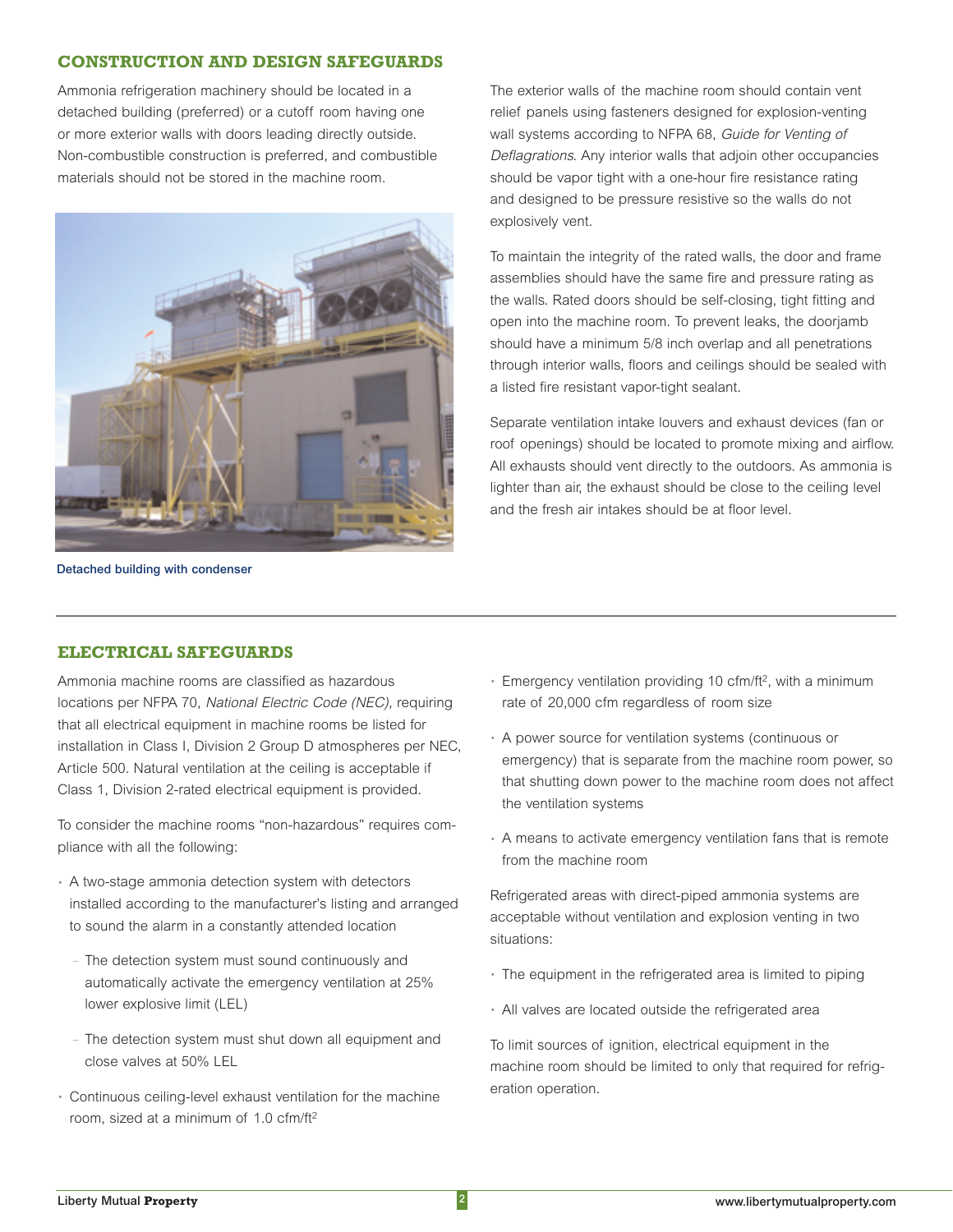

**Ammonia expansion tank in machine room with ammonia detection and alarms**



**Compressors for refrigeration system in machine room with ammonia detection and alarms**

**Room requiring ammonia** 

**detection**



#### **PROTECTION**

To protect against damage from ammonia leaks, an ammonia detection system should be installed in refrigerated areas containing materials and products subject to ammonia contamination. Ammonia detection and alarm systems should be tested according to the manufacturer's recommended testing frequency. If no frequency is recommended, the devices should be tested annually.

Early detection is essential for leak control. Leaks can be controlled by stopping the flow of ammonia and diluting or dispersing the ammonia gas. Shutting a valve is the fastest method of controlling a leak. Water, steam and air are also proven means of diluting and dispersing ammonia leaks.

It is important that accessible sectional valves are provided outside the cooled areas for emergency shutdown. Access to these sectional valves may be by a fixed ladder, a chain operation or a remote control. All piping should be protected against mechanical damage. Pressure-relief devices should be arranged to discharge to a safe outdoor location. Automatic shutoff valves should also be provided for liquid-level gauges.

Machine rooms of combustible construction should be equipped with automatic sprinklers designed for Ordinary Hazard Group 1 occupancy per NFPA 13, Standard for the Installation of Sprinkler Systems. Automatic sprinklers are not needed for the machine room if it is of noncombustible construction and no other combustible materials are present.

Refrigerated areas of combustible construction or areas containing combustible materials and products should be provided with properly designed automatic sprinkler systems.